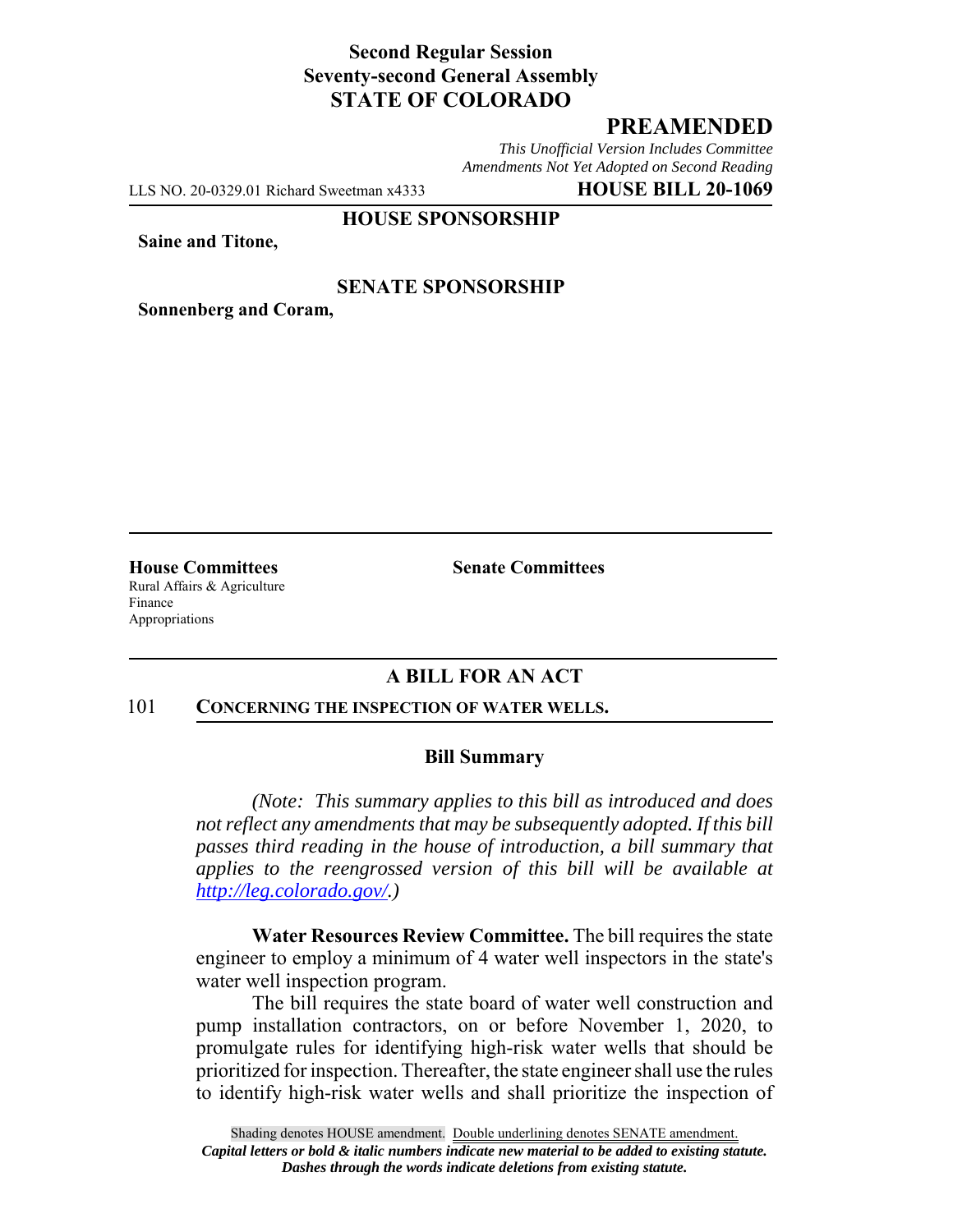high-risk water wells.

The bill clarifies that money in the well inspection cash fund shall be appropriated to and expended by the state engineer only for the well inspection program.

 *Be it enacted by the General Assembly of the State of Colorado:* **SECTION 1.** In Colorado Revised Statutes, 37-91-113, **amend** (1); and **add** (4) as follows: **37-91-113. Well inspection program - high-risk wells - rules.** 5 (1) The state engineer shall monitor compliance with this article ARTICLE 91, including by inspecting water well construction and pump installation. 7 and may ON AND AFTER THE EFFECTIVE DATE OF THIS SUBSECTION (1), AS AMENDED, THE STATE ENGINEER SHALL employ A MINIMUM OF FOUR 9 inspectors for such THIS purpose. AT LEAST ONE INSPECTOR MUST BE PRIMARILY CONCERNED WITH THE INSPECTION OF WATER WELL CONSTRUCTION AND PUMP INSTALLATION IN WATER DIVISION 1, AS 12 DEFINED IN SECTION 37-92-201 (1)(a), AND AT LEAST ONE INSPECTOR MUST BE PRIMARILY CONCERNED WITH THE INSPECTION OF WATER WELL CONSTRUCTION AND PUMP INSTALLATION IN WATER DIVISION 2, AS DEFINED IN SECTION 37-92-201 (1)(b). THE STATE ENGINEER SHALL PAY 16 the costs of such monitoring and inspection shall be paid from the well 17 inspection cash fund created by IN section 37-80-111.5. 18 (4) ON OR BEFORE NOVEMBER 1, 2020, THE BOARD SHALL

19 PROMULGATE RULES FOR IDENTIFYING HIGH-RISK WELLS THAT SHOULD BE 20 PRIORITIZED FOR INSPECTION. THEREAFTER, THE STATE ENGINEER SHALL:

21 (a) USE THE RULES TO IDENTIFY HIGH-RISK WELLS; AND

22 (b) PRIORITIZE THE INSPECTION OF HIGH-RISK WELLS.

23 **SECTION 2.** In Colorado Revised Statutes, 37-80-111.5, **amend**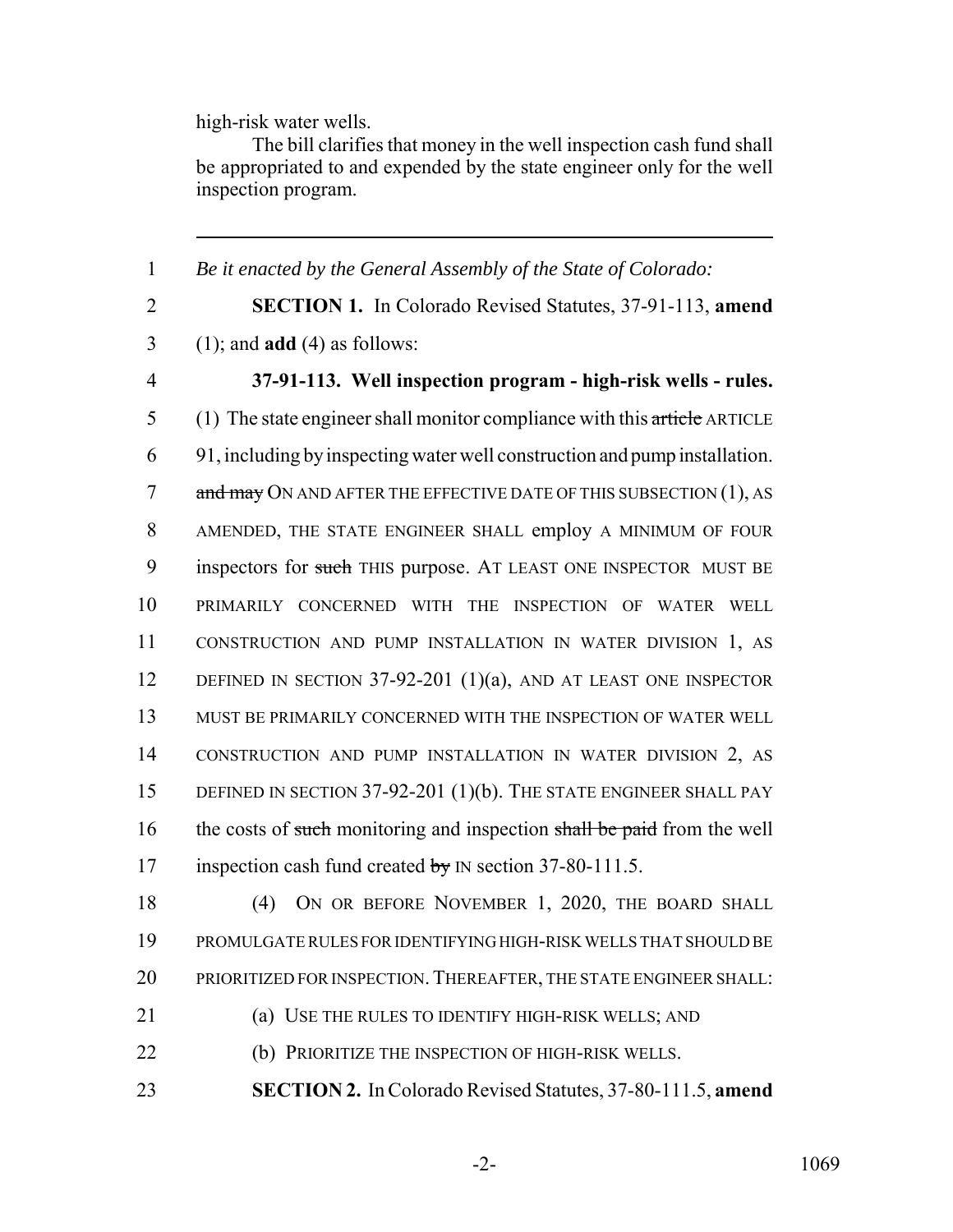1  $(1)(d)$  as follows:

| $\overline{2}$ | 37-80-111.5. Fees - rules - satellite monitoring system cash                                                |
|----------------|-------------------------------------------------------------------------------------------------------------|
| 3              | fund - well inspection cash fund - created. $(1)(d)$ Of each fee collected                                  |
| $\overline{4}$ | pursuant to sections 37-90-105 $(3)(a)(1)$ and $(4)(a)$ $(3)(a)(1)(C)$ AND                                  |
| 5              | $(4)(a)(II)$ ; 37-90-107 $(7)(d)(H)$ $(7)(d)(I)$ $(C)$ ; 37-90-116 $(H)(a)$ , $(H)(c)$ , and                |
| 6              | $\frac{1}{(1)(h)}$ $(1)(a)(II), (1)(c)(II),$ AND $(1)(h)(II)$ ; 37-90-137 $\frac{2}{(2)(a)}$ $(2)(a)(II)$ ; |
| $\overline{7}$ | and 37-92-602 $(3)(a)$ and $(5)$ , forty $(3)(a)(II)$ AND $(5)(b)$ , SEVENTY-FIVE                           |
| 8              | dollars shall be credited to the well inspection cash fund, which fund is                                   |
| 9              | hereby created. Moneys MONEY in the well inspection cash fund shall be                                      |
| 10             | appropriated to and expended by the state engineer ONLY for the purposes                                    |
| 11             | established in section 37-91-113. Any moneys MONEY credited to the well                                     |
| 12             | inspection cash fund and unexpended at the end of any given fiscal year                                     |
| 13             | remain REMAINS in the fund and do DOES not revert to the general fund.                                      |
| 14             | All interest derived from the deposit and investment of this MONEY IN THE                                   |
| 15             | fund remain REMAINS in the fund and do DOES not revert to the general                                       |
| 16             | fund.                                                                                                       |
| 17             | <b>SECTION 3.</b> In Colorado Revised Statutes, 37-90-105, amend                                            |
| 18             | $(3)(a)(I)(C)$ and $(4)(a)(II)$ as follows:                                                                 |
| 19             | 37-90-105. Small capacity wells. (3) (a) (I) (C) Effective July 1,                                          |
| 20             | 2006, wells of the type described in this section may be constructed only                                   |
| 21             | upon the issuance of a permit in accordance with the provisions of this                                     |
| 22             | section. A fee of one hundred THIRTY-FIVE dollars shall accompany IS                                        |
| 23             | REQUIRED WITH any application for a new well permit under this section.                                     |
| 24             | A fee of sixty NINETY-FIVE dollars shall accompany IS REQUIRED WITH                                         |
| 25             | any application for a replacement well of the type described in subsection                                  |
| 26             | $(1)$ of this section.                                                                                      |
| າາ             | $(4)$ (a) $(1)$ Effective July 1, 2006, enviyally of the time described                                     |

(4) (a) (II) Effective July 1, 2006, any wells of the type described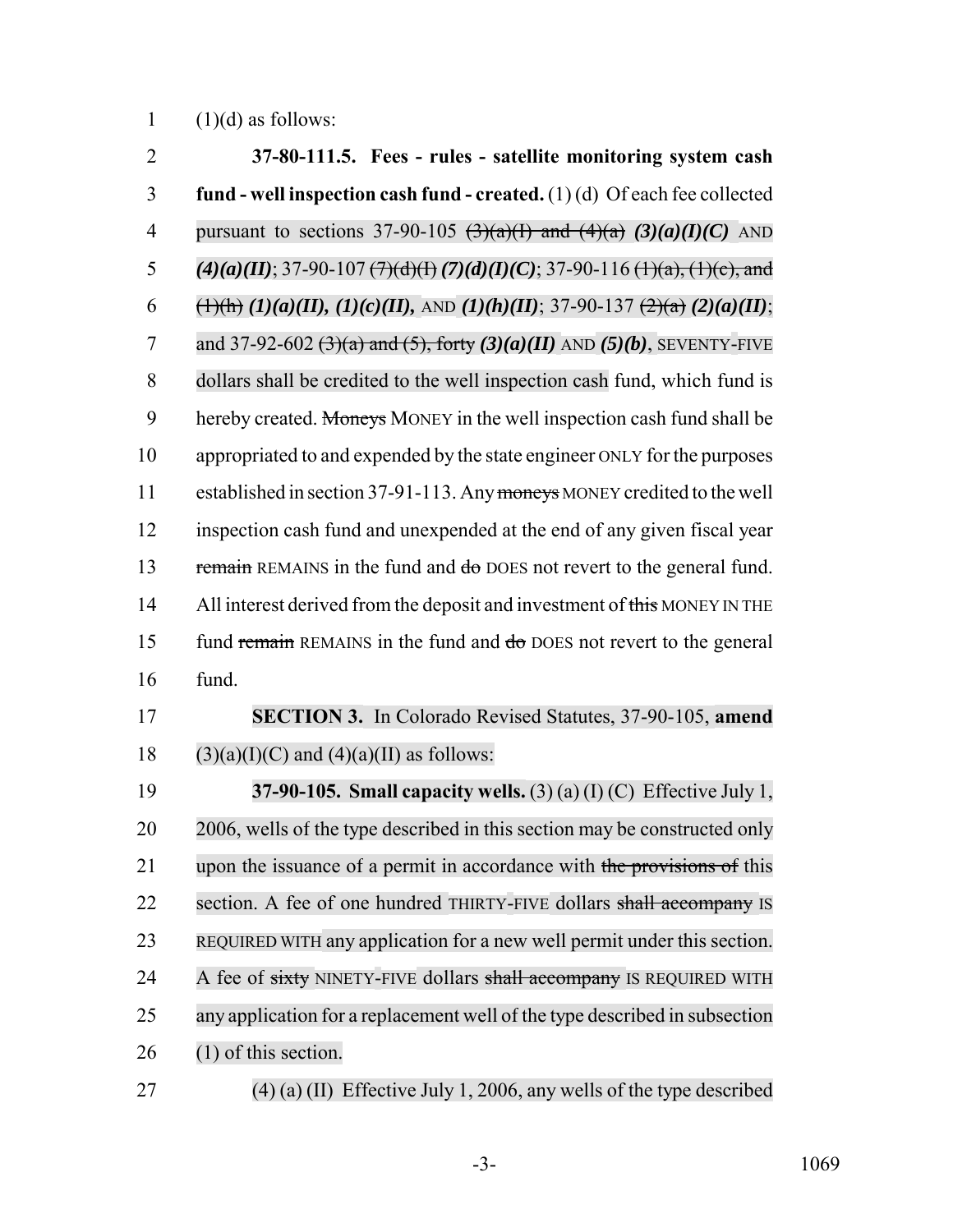by this section that were put to beneficial use prior to May 8, 1972, and any wells that were used exclusively for monitoring and observation purposes prior to August 1, 1988, not of record in the office of the state engineer, may be recorded in that office upon written application, payment of a processing fee of one hundred THIRTY-FIVE dollars, and permit approval. The record shall MUST include the date the water is claimed to have been first put to beneficial use. **SECTION 4.** In Colorado Revised Statutes, 37-90-107, **amend**  $(7)(d)(I)(C)$  as follows:

 **37-90-107. Application for use of groundwater - publication of notice - conditional permit - hearing on objections - well permits.** (7) (d) (I) (C) Effective July 1, 2006, any person desiring a permit for a well to withdraw groundwater for a beneficial use from the Dawson, 14 Denver, Arapahoe, or Laramie-Fox Hills aquifers shall make application to the commission on a form to be prescribed by the commission. A fee 16 of one hundred THIRTY-FIVE dollars shall MUST be submitted with the application, which sum shall not be refunded.

 **SECTION 5.** In Colorado Revised Statutes, 37-90-116, **amend** 19 (1)(a)(II), (1)(c)(II), and (1)(h)(II) as follows:

 **37-90-116. Fees.** (1) The state engineer or the commission shall collect the following fees:

 (a) (II) Effective July 1, 2006, with an application for the use of groundwater, one hundred THIRTY-FIVE dollars, which sum shall not be refunded.

 (c) (II) Effective July 1, 2006, for issuing a permit to modify or replace an existing well, one hundred THIRTY-FIVE dollars.

(h) (II) Effective July 1, 2006, with an application for any change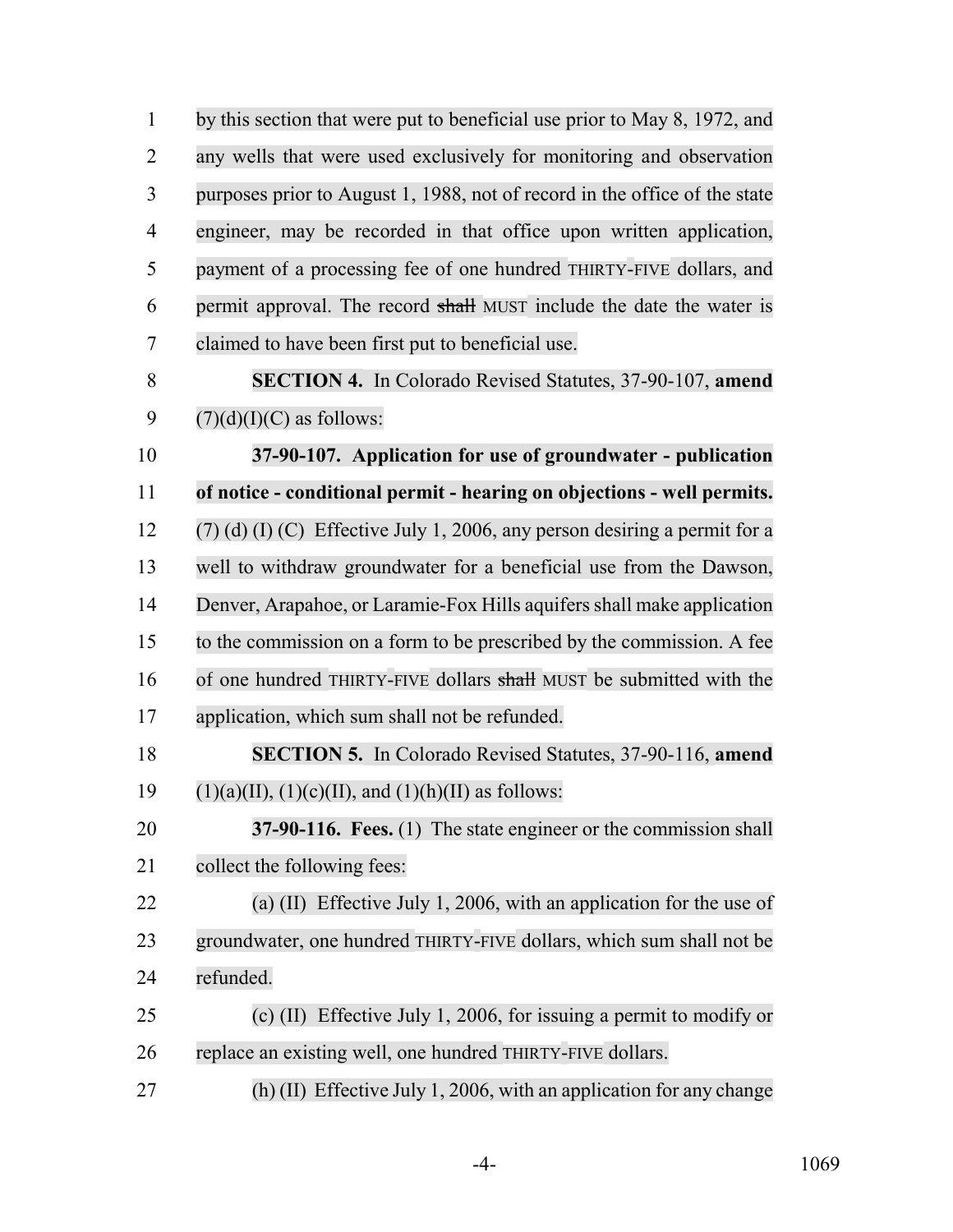| $\mathbf{1}$   | in a well permit, whether conditional or final, submitted pursuant to               |
|----------------|-------------------------------------------------------------------------------------|
| $\overline{2}$ | section 37-90-111 $(1)(g)$ , one hundred THIRTY-FIVE dollars, which sum             |
| 3              | shall not be refunded.                                                              |
| $\overline{4}$ | <b>SECTION 6.</b> In Colorado Revised Statutes, 37-90-137, amend                    |
| 5              | $(2)(a)(II)$ as follows:                                                            |
| 6              | 37-90-137. Permits to construct wells outside designated                            |
| $\tau$         | basins - fees - permit no groundwater right - evidence - time                       |
| 8              | <b>limitation - well permits - rules.</b> $(2)(a)(II)$ Effective July 1, 2006, upon |
| 9              | receipt of an application for a replacement well or a new, increased, or            |
| 10             | additional supply of groundwater from an area outside the boundaries of             |
| 11             | a designated groundwater basin, accompanied by a filing fee of one                  |
| 12             | hundred THIRTY-FIVE dollars, the state engineer shall make a                        |
| 13             | determination as to whether or not the exercise of the requested permit             |
| 14             | will materially injure the vested water rights of others.                           |
| 15             | <b>SECTION 7.</b> In Colorado Revised Statutes, 37-92-602, amend                    |
| 16             | $(3)(a)(II)$ and $(5)(b)$ as follows:                                               |
| 17             | 37-92-602. Exemptions - presumptions - legislative declaration                      |
| 18             | <b>- definitions.</b> (3) (a) (II) Effective July 1, 2006, wells of the type        |
| 19             | described in paragraphs (b) to (d) of subsection $(1)$ SUBSECTIONS $(1)(b)$         |
| 20             | TO $(1)(d)$ of this section may be constructed only upon the issuance of a          |
| 21             | permit in accordance with the provisions of this subsection (3). A person           |
| 22             | desiring to use such a well shall submit an application for a permit                |
| 23             | accompanied by a fee of sixty NINETY-FIVE dollars for an application                |
| 24             | under paragraph (c) of this subsection $(3)$ SUBSECTION $(3)(c)$ OF THIS            |
| 25             | SECTION and a fee of one hundred THIRTY-FIVE dollars for an application             |
| 26             | under paragraph (b) of this subsection $(3)$ SUBSECTION $(3)(b)$ OF THIS            |
| 27             | <b>SECTION.</b>                                                                     |